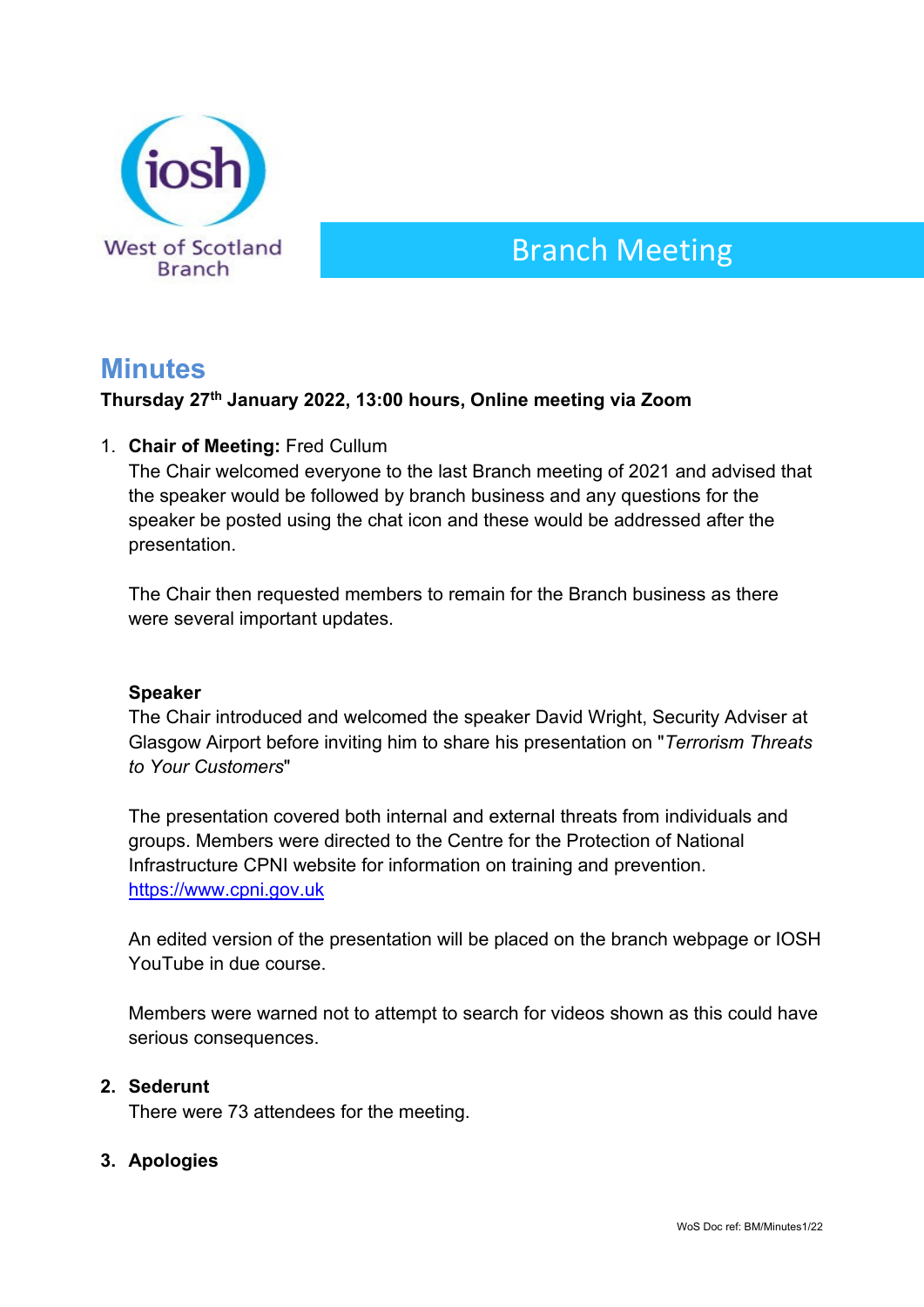Given the meeting was virtual there were no apologies.

#### **4. Review and Approval of Minutes of Previous Meeting**

The minutes of 27<sup>th</sup> November 2021 branch meeting was reviewed and deemed an accurate record proposed by (Keith Lyall) seconded by (Susannah McIntosh), following the meeting.

The minutes will be posted on the Branch website in due course.

There were no matters arising from the minute.

#### **5. Current Vacancies**

Any vacancies should be emailed to the westofscotland@ioshnetworks.com The following vacancies were intimated:

- ACS Risk Group have a full-time vacancy within their Fire Safety Division, based in Kinning Park, Glasgow (Must have good experience of carrying out Fire Safety Risk Assessments) Contact [AndrewS@acsrisk.com](mailto:AndrewS@acsrisk.com) or Roger@acsrisk.com
- National Trust are looking for a Health and Safety Adviser to cover the North of Scotland Region. Contact Steven McCallum email [smccallum@nts.org.uk](mailto:smccallum@nts.org.uk)
- CalMac Ferries have a vacancy for a Health and Safety officer <https://www.calmac.co.uk/>
- NHS vacancies for advisers in central belt
- <https://apply.jobs.scot.nhs.uk/displayjob.aspx?jobid=86377> .

#### **6. Group reports**

Construction: **George Mills** Public Services: **Kenny Brown** Environment and Waste Management: **Susannah McIntosh** Rail: **Keith Lyall**

Copies of the reports will be included with the minutes on the Branch Website.

#### **University Liaison**

Many of you may know that we have liaised with Glasgow Caledonian and West of Scotland Universities to provide support for students, where we can. The University of the West of Scotland are looking for employers who may be able to provide placements for students x2 days a week over x5 weeks. They have sufficient provision for 2022. However, if your employer is interested in providing support in 2023, please email the secretary [westofscotland@ioshnetworks.com](about:blank)